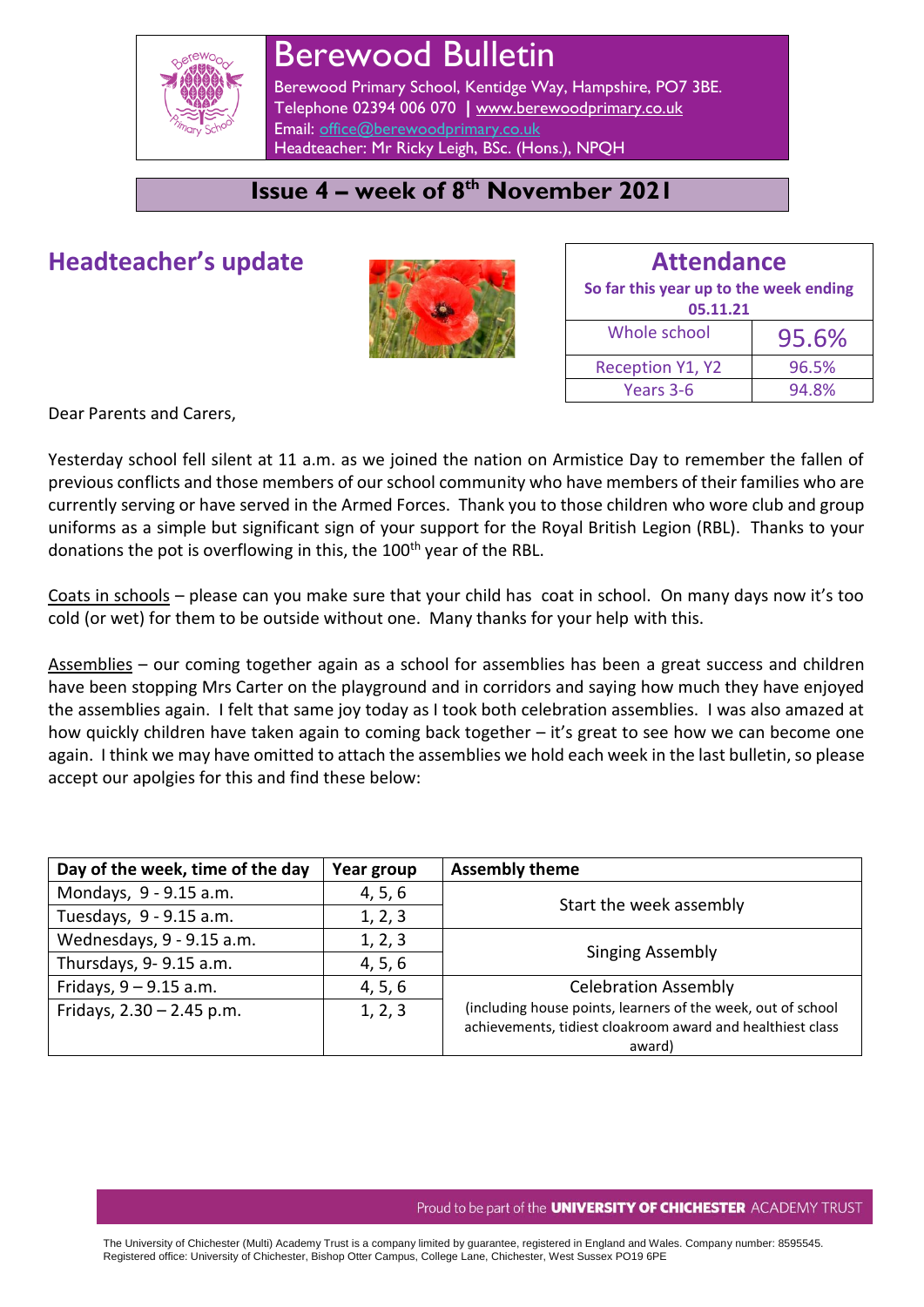| <b>MEORIANI</b>              |                                                                    |  |
|------------------------------|--------------------------------------------------------------------|--|
| 15 November                  | Anti-bullying Week - 'One Kind Word' (see email sent home already) |  |
|                              | Road Safety Week (see email sent home already)                     |  |
| 19 November                  | Children in Need (see letter sent home already)                    |  |
| 26 November                  | Trust INSET day - school is CLOSED to pupils                       |  |
| 17 December                  | Half day for pupils                                                |  |
|                              | Christmas break begins after lunch                                 |  |
| 4 <sup>th</sup> January 2022 | INSET day, school is closed to pupils                              |  |
| 5 <sup>th</sup> January 2022 | First day back for all pupils after the Christmas break.           |  |

#### **Road Safety week**

The theme of Road Safety Week 2021 is ROAD SAFETY HEROES, celebrating the heroic work of road safety professionals, and explaining how we can all play a part in making journeys safer for everyone. Children will also learn about the Green Cross Code and how to be safe on the pavements and when crossing roads.

#### **Anti-bullying week – ONE KIND WORD**

Anti-Bullying Week 2021 is happening from Monday 15th – Friday 19th November and has the theme 'One Kind Word'. This Anti- Bullying Week, we at Berewood want to come together to spread kindness. We are kicking things off with an 'Odd Socks Day' on Monday 15th November. Children and adults are invited to wear odd socks into school on this day. The Anti-Bullying Alliance and Andy and the Odd Socks started Odd Socks Day in 2017 to create a new and fun way of celebrating Anti-Bullying Week and what makes us all unique. Odd Socks Day is an opportunity to have fun, be yourself and spread awareness of the core values Anti-Bullying Week promotes.

**Children in Need 2021 – Friday, 19th November 2021** Here's an extract from the letter sent home before half term:

#### **Need** FANCY DRESS FRIDAY (Yes, we REALLY want you to come dressed up)

You could wear odd socks, dressing up costumes, superhero costumes, or PJs, add some sparkle, or simply wear some spots or some Pudsey ears. It's hopefully easy to do and those small donations will add up. We're asking for a donation of £1 or £2 ideally, in return for dressing up ideally contact free on the just giving page you can access here:

[Berewood Primary is fundraising for BBC Children in Need \(justgiving.com\)](https://www.justgiving.com/fundraising/berewoodcinfancydressfriday)

Please remember no strappy crop tops or inappropriate slogans on clothing). It'll be cold so children will still need school shoes or a pair of trainers and a coat!

 $B|B|C|$ 

Children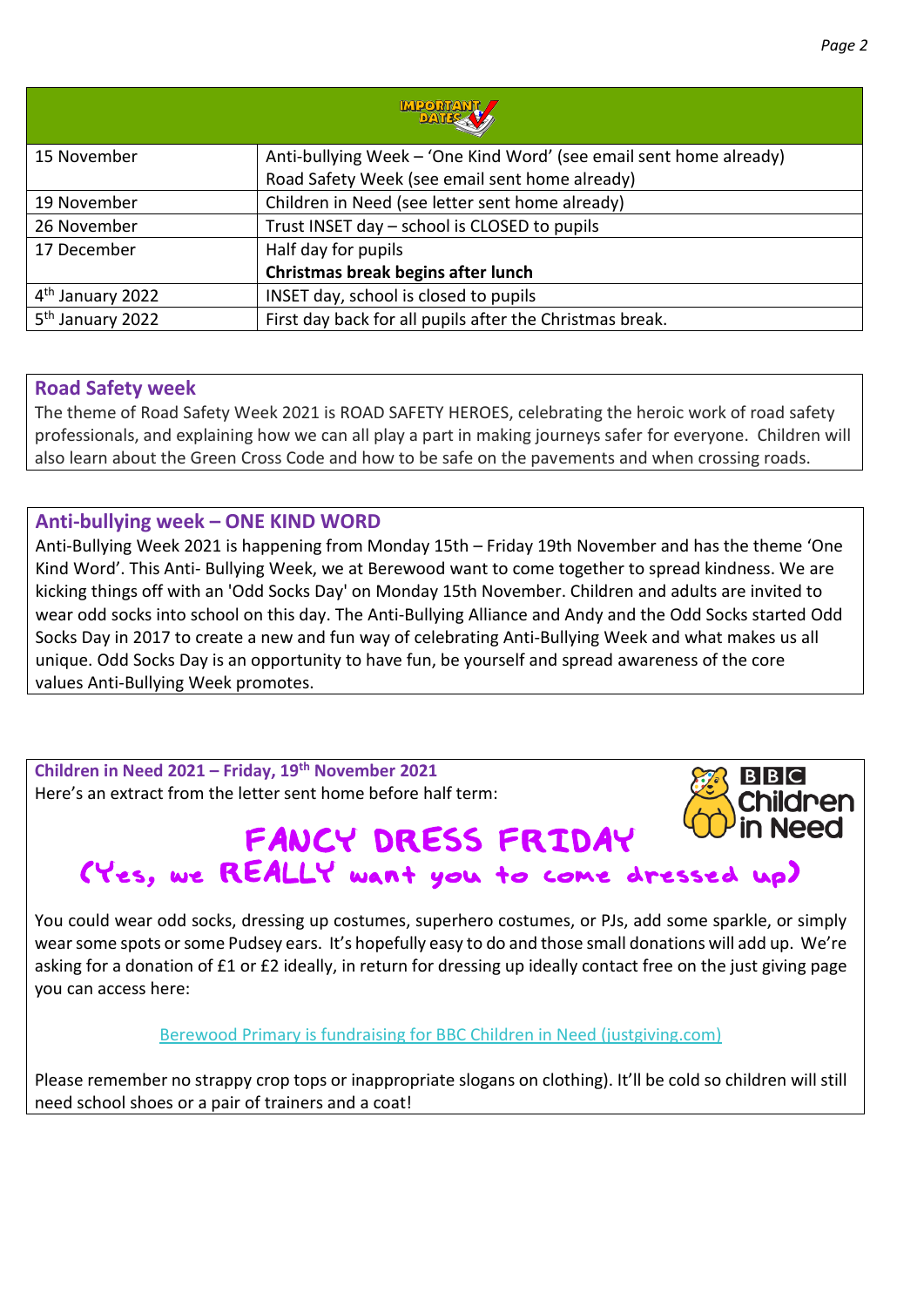#### **PTA Update PTA** school

Firstly we would like to thank all those who took part in our Halloween events! Your support is greatly appreciated!

Secondly, thank you for taking part in today's non-school uniform day. We are looking forward to creating all the hampers.

Tickets go on sale from 3.30pm today (12th November) and are £1 each. You can enter as many times as you wish and the Hampers will be won at random.

Please send your ticket money to the bank details below and then either email us at [berewoodpta965@gmail.com](mailto:berewoodpta965@gmail.com) or comment on Facebook how many tickets you would like. Please also quote your child's name and class on your payment and ticket selection.

Berewood Primary School Parent Teacher Association **Sort code 55 70 34 Account: 80833012**

From Tuesday 16<sup>th</sup> November, children will have the opportunity to buy tickets from their class teacher, more details will be given on Monday.

Our next meeting will take place on the Monday 15th November, at 7.30pm via zoom. We hope to see you there!

We are still desperately seeking a Santa for school this year. If you know anyone who could play this part please get in touch.

Also we still need some help in sourcing bags (ideally not plastic) for this year's Christmas Shopping Days. If you know of any businesses who may be willing to donate bags for the children to take their gifts home in please email us at [berewoodpta965@gmail.com](mailto:berewoodpta965@gmail.com)

#### **PTA Meeting times**

We are looking to find out the best times to have the PTA meetings and have 4 options **7 p.m. or 7.30 p.m. or 8 p.m. or another time**

We know not all our families have Facebook so if you've a preferred time or have not seen the poll, please do email us with your preference to [berewoodpta965@gmail.com](mailto:berewoodpta965@gmail.com)

Finally if you are able to help with this year's Christmas Shopping days during normal school hours on December 6th or 7th or both then please contact us for more details.

Have a good weekend, The PTA Committee